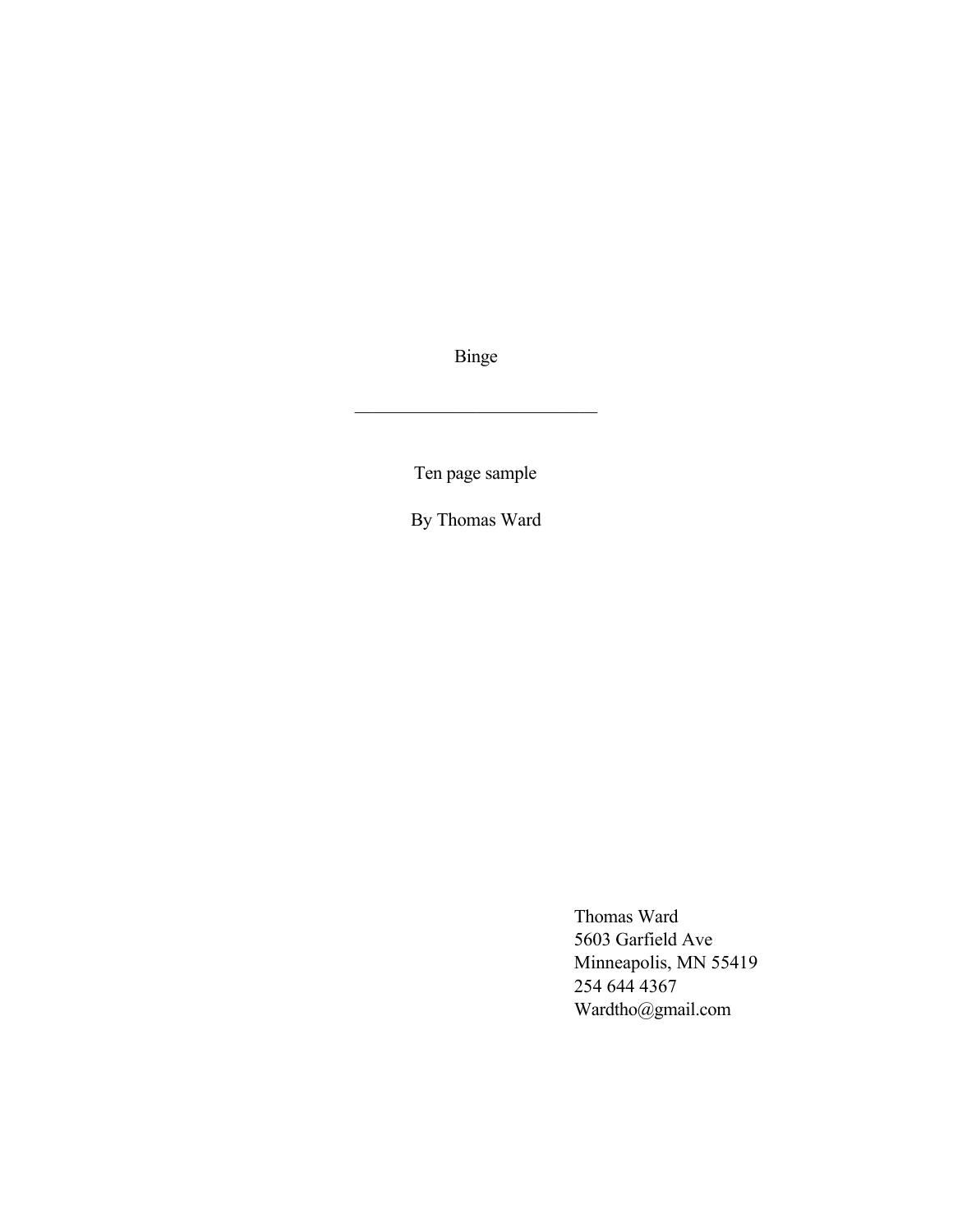# **Synopsis**

Doug Barnes wants to have gastric bypass surgery. But before he can, he has to endure a barrage of personal questions from his surgeon, the match-making efforts of his best friend, and an infatuation with the new pizza delivery girl. With two weeks to eat like there's no tomorrow, Doug is forced to confront his insecurities, his vanity, and the true motive behind so-called "selfimprovement."

\*Characters Doug Barnes - early 30s, overweight.

Dr. Wilson - 40s. A surgeon.

Chris - late 20s, good looking, in shape.

Beth - late 20s, cute, seemingly unassuming.

\*All can be any ethnicity

# Setting

The play moves quickly between five locations: Dr. Wilson's office, Doug's and Chris's cubicle, their break room, a coffee shop in a bookstore, and Doug's apartment/kitchen. There should be no scene changes so scenery should be just enough to suggest these locations.

# Production History / Awards

July/August 2010 - New York Premiere, SLANT Theatre Project, Directed by Adam Knight at The Drilling Company.

May 2010 - Winner, Texas playwriting competition, Stage West Theatre, Fort Worth. Staged reading directed by Justin Flowers.

March 2010 - Produced by Rites of Passage Theatre Company for Out of the Loop Festival, Dallas TX. Directed by Clay Wheeler.

March 2009 - Staged Reading, Cherry Lane Theatre NY, directed by Thomas Ward.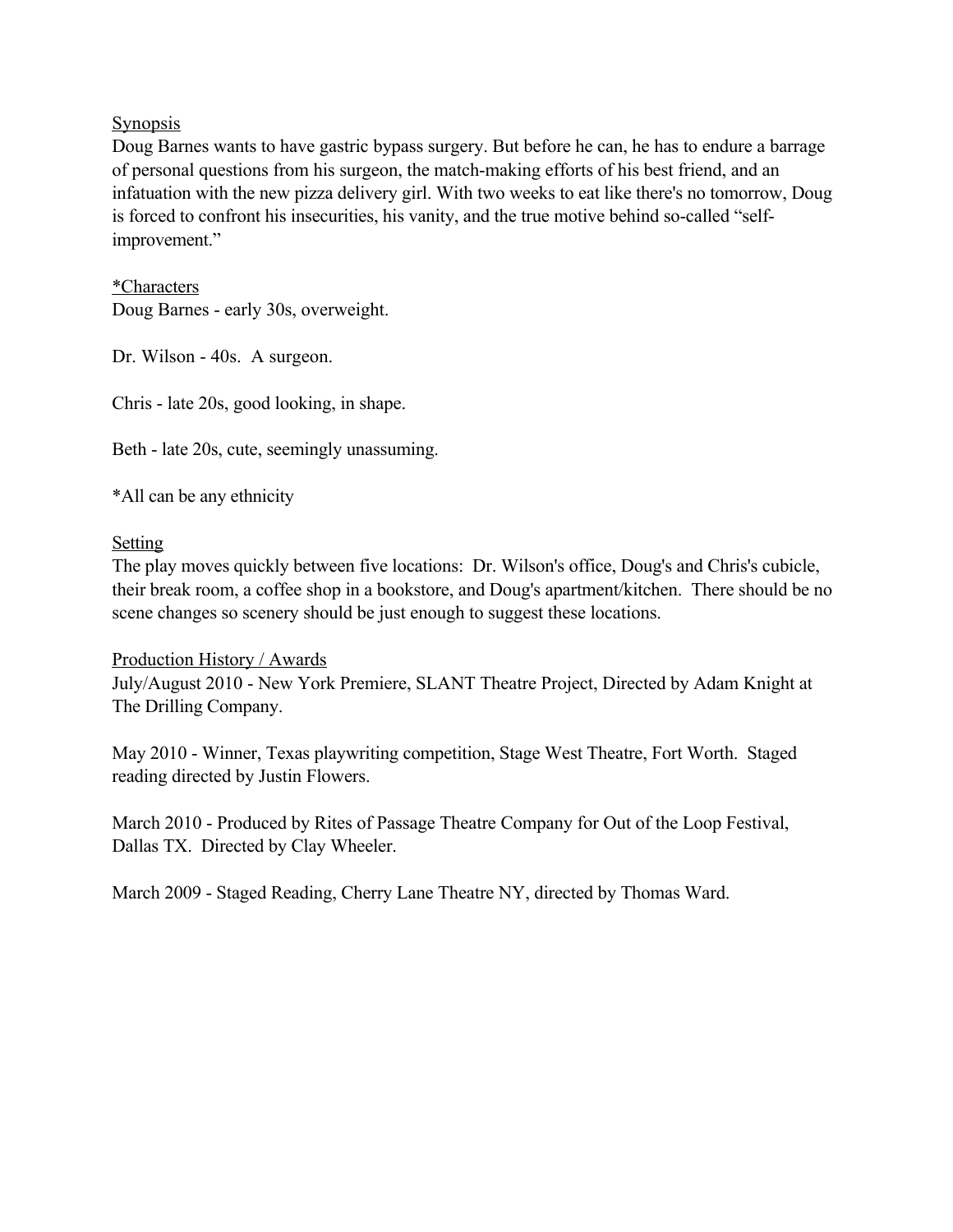#### SCENE 1

Dr. Wilson's office.

DOUG, an overweight man, is dressed in a coat and tie. He's seated in front of a desk. After a moment DR. WILSON enters, carrying a file folder.

#### DR. WILSON

Hi there.

# DOUG

(starts to rise)

Hi.

# DR. WILSON

Don't get up. Sorry I'm late. Got behind the slowest buncha assholes this morning. Lining up their putts like they're holding on to a lead at Augusta, you know?

# DOUG

DOUG

Golf?

Yeah.

Never played.

#### DR. WILSON

DR. WILSON

Don't blame ya.

(He looks through the file)

Let's see, your... name... is...

# DOUG

Doug.

DR. WILSON

Doug. Barnes. Doug Baarrnnes.

DOUG

Right.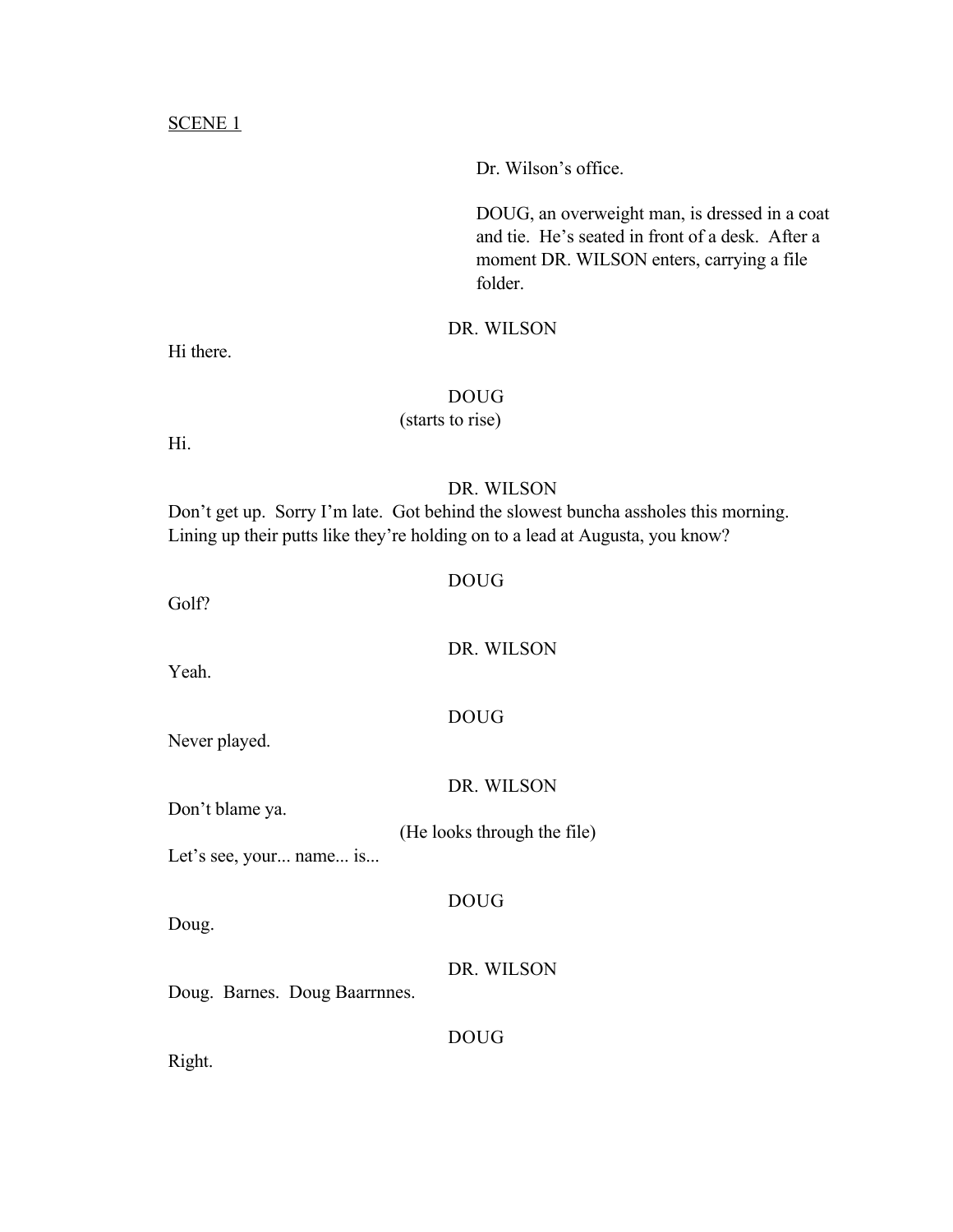| That's a funny name.                                         | DR. WILSON  |
|--------------------------------------------------------------|-------------|
| Is it?                                                       | <b>DOUG</b> |
| Yeah, I think so.                                            | DR. WILSON  |
| Okay.                                                        | <b>DOUG</b> |
| Let's see, your primary care physician is Dr. Richards?      | DR. WILSON  |
| Yes.                                                         | <b>DOUG</b> |
| How's he doing?                                              | DR. WILSON  |
| Good.                                                        | <b>DOUG</b> |
| He's a hoot, isn't he?                                       | DR. WILSON  |
| Yeah.                                                        | <b>DOUG</b> |
| Prick still owes me 300 for the super bowl.                  | DR. WILSON  |
| Really.                                                      | <b>DOUG</b> |
| Yep. I will never see that money. So, what can I do for you? | DR. WILSON  |
| I'm interested in getting the procedure.                     | <b>DOUG</b> |
| Were you at the presentation yesterday?                      | DR. WILSON  |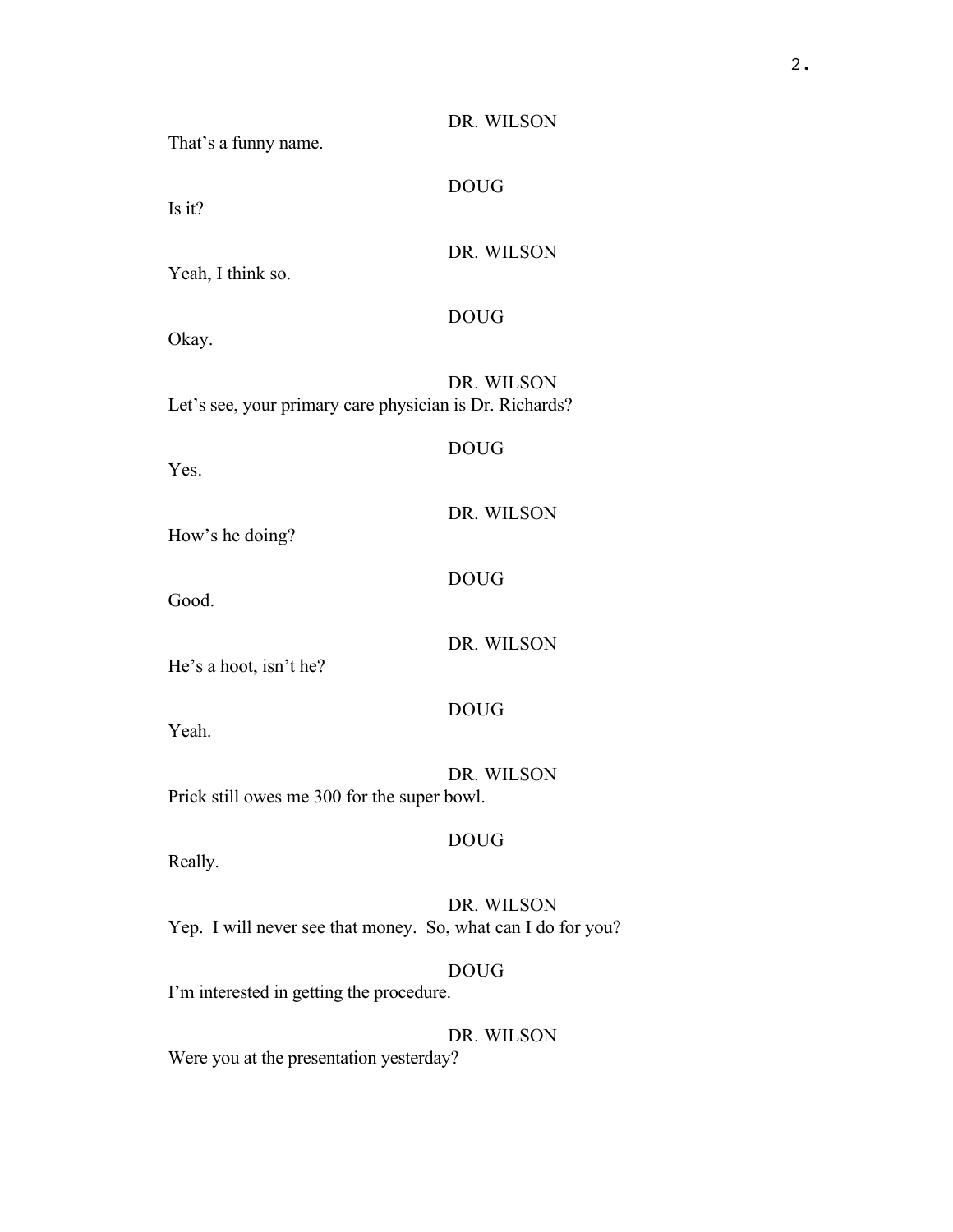| Yes, I was.                                          | <b>DOUG</b> |
|------------------------------------------------------|-------------|
| You look familiar.                                   | DR. WILSON  |
| I was the fat one.                                   | <b>DOUG</b> |
| Hah.                                                 | DR. WILSON  |
|                                                      | <b>DOUG</b> |
| Just kidding.                                        | DR. WILSON  |
| I know. I hear that joke a lot.                      | <b>DOUG</b> |
| Really?                                              | DR. WILSON  |
| Yeah. It's okay. A sense of humor is very important. |             |
| Good. Well, I got that.                              | <b>DOUG</b> |
| Why are you so dressed up?                           | DR. WILSON  |
| I'm on my way somewhere after this. To work.         | <b>DOUG</b> |
| What do you do?                                      | DR. WILSON  |
| I work in a call center.                             | <b>DOUG</b> |
| Like, phones?                                        | DR. WILSON  |
|                                                      | <b>DOUG</b> |

Yes.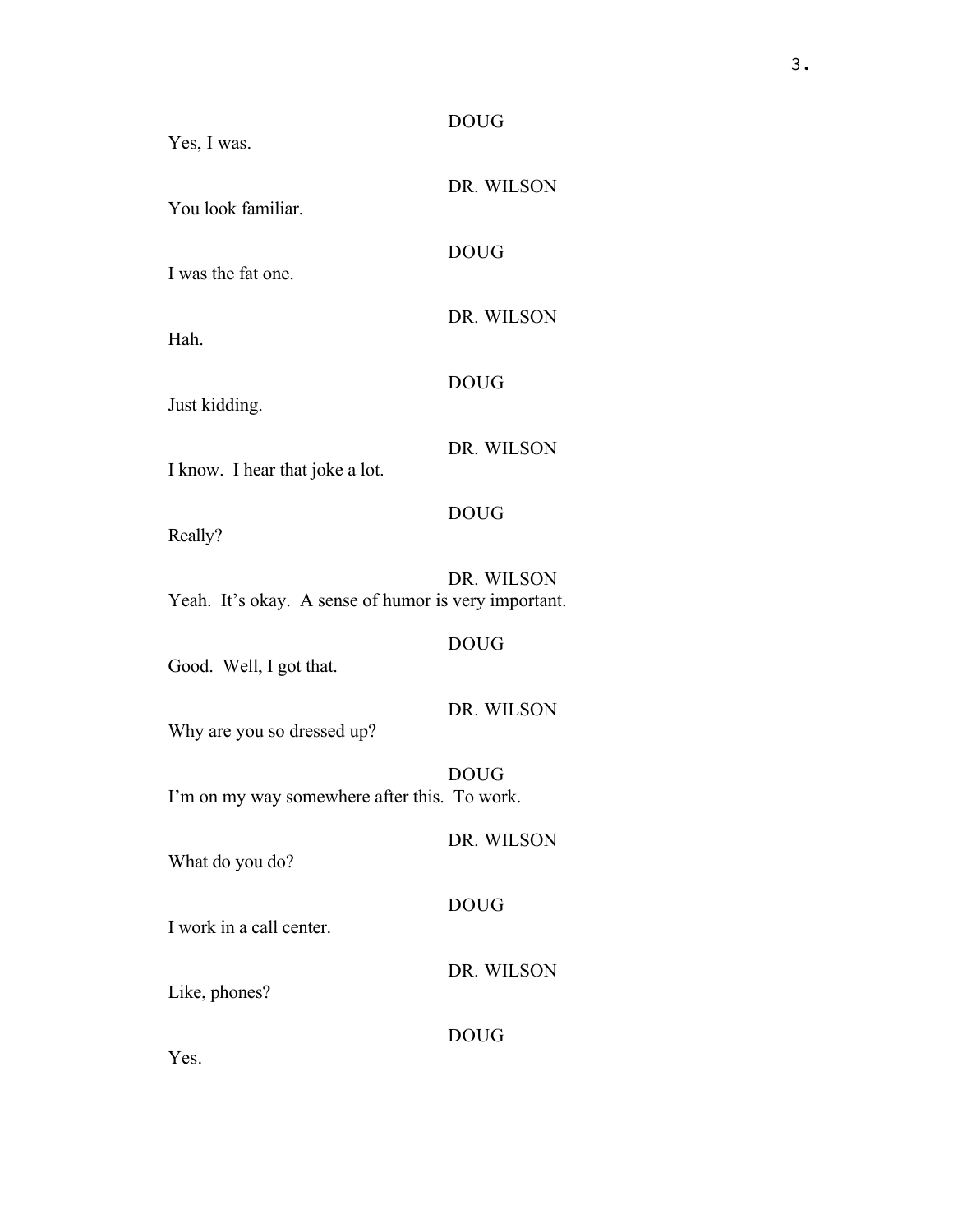You gotta dress up for that? DOUG Um... Well. I'm also... later today I'm going to a funeral. DR. WILSON Oh. Who's? DOUG My father's. DR. WILSON Wow. Really? DOUG Yeah. DR. WILSON Sorry to hear that. DOUG It's okay. Thanks. DR. WILSON What was I saying? DOUG You were saying that a sense of humor is very important. DR. WILSON Right. So which one do you want? DOUG Which...? DR. WILSON Lap band? DOUG Uh... DR. WILSON

Most people want that instead of the gastric bypass, but I generally think the bypass is the way to go.

DR. WILSON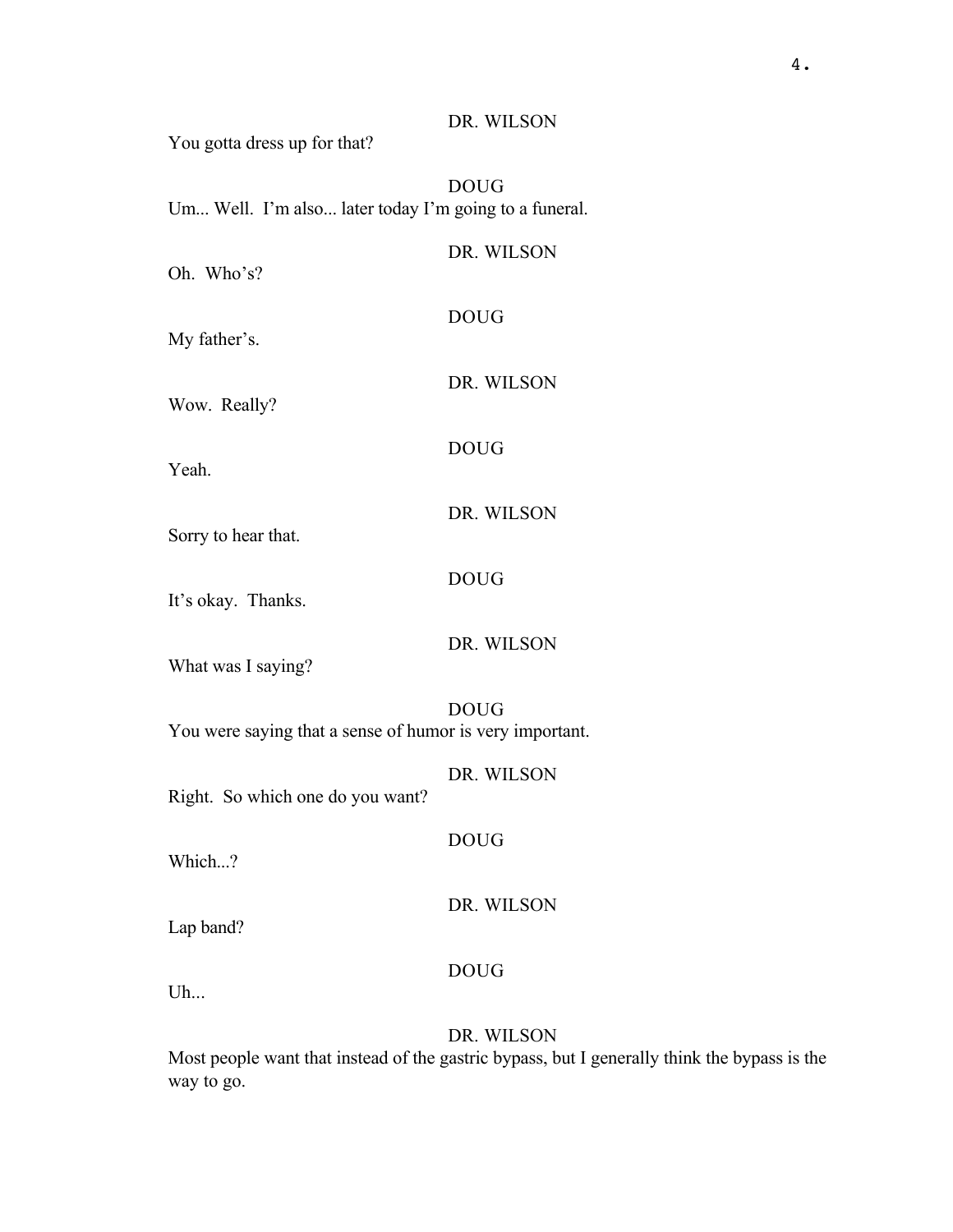# DOUG

DOUG

Okay.

DR. WILSON

DR. WILSON

Hey, do you smoke?

No.

Really?

Yeah.

# DR. WILSON

(leaning in closer)

DOUG

DOUG

I'm not asking cuz of the... I'm actually... you can tell me if you smoke.

I don't.

DR. WILSON

Seriously.

# DOUG

I'm serious. I do not smoke.

#### Beat.

# DR. WILSON

Good for you. Well, listen, you heard my spiel at the seminar so today we'll just chat, get the ball rolling, talk about the procedure, kinda get to know each other.

Okay.

# DR. WILSON

Why do you want to do it?

# DOUG

DOUG

The surgery?

DR. WILSON

Yeah.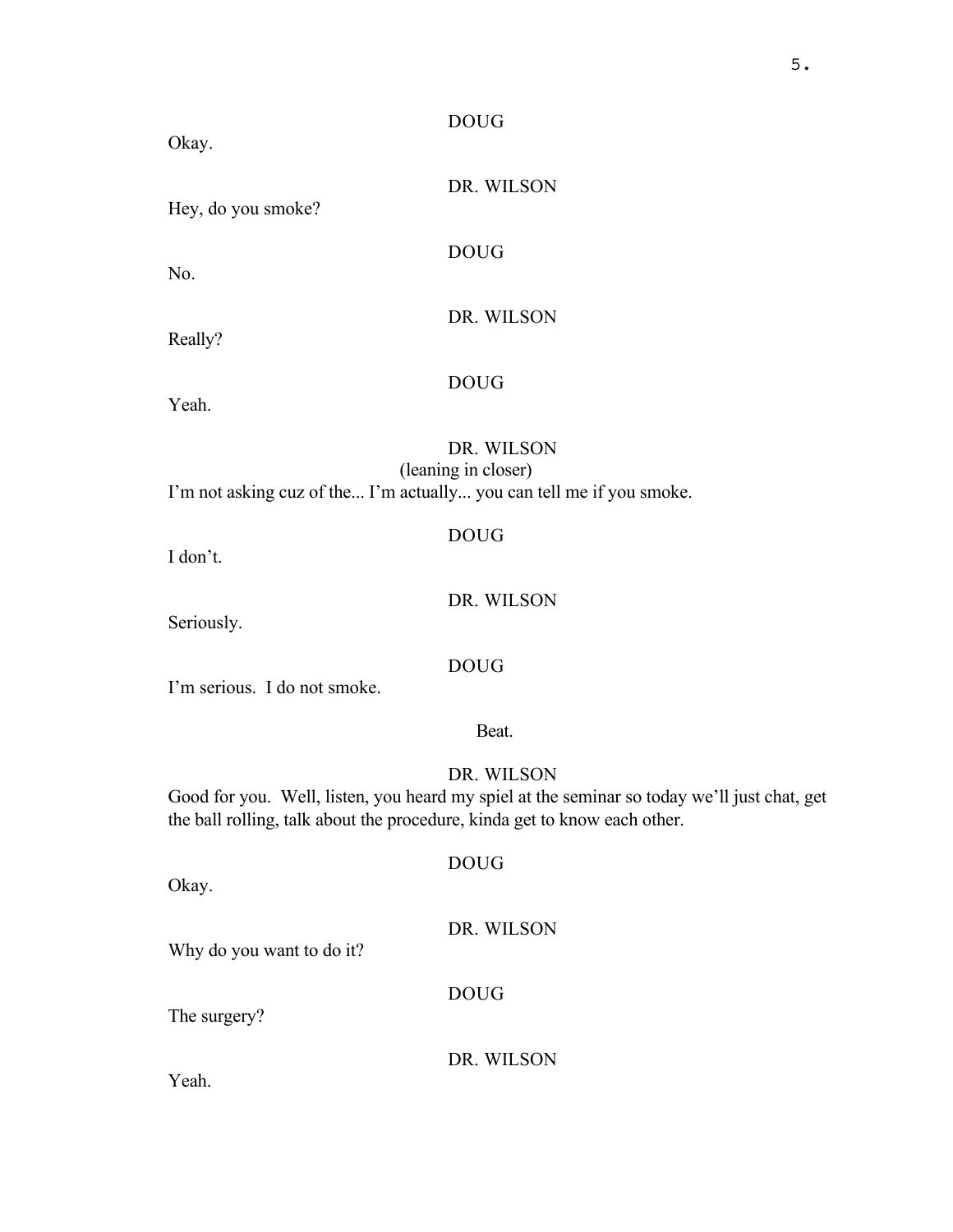# DOUG (as in "isn't it obvious?")

Well.

# DR. WILSON

Uh-huh.

# DOUG

Look at me.

DR. WILSON

Mm-hmm. Well, sure. But... why don't you, you know... elaborate.

DOUG

Okay, uh...

(essentially a prepared speech) I just think this is my only option at this point.

#### DR. WILSON

Uh-huh.

#### DOUG

And I understand that it isn't a quick fix or anything like that. This isn't about vanity, it's about my, you know, quality of life.

#### DR. WILSON

Mm-hmm.

#### DOUG

Because I have a great life. I mean, otherwise. There's nothing really that I'd change about it except for this one thing. I mean, I think I'm an adjusted person. Feel good about who I am. *Inside*, I guess. People seem to, you know, like me. And I like people. I'm nice. I'm a nice person. That's what people say, anyway. And that's a good thing. I don't mean to sound braggy or anything like that, but I think I'm pretty funny. And I understand that this procedure means big changes for me, the way I live I mean, and it's something I'm prepared to do.

(an attempt at a joke)

I realize I might not know the pizza delivery guy by name anymore...

(a beat as DR. WILSON does not respond

at all)

But, I mean, I've put a lot of thought into this, and I've read about it, and I understand the risks and what it means in the future. And, yeah, it's *partly* about vanity. But there's nothing wrong with that, right? I mean, if I can someday have my shirt off in front of people and not be solely conscious of that fact, that would be nice.

(beat)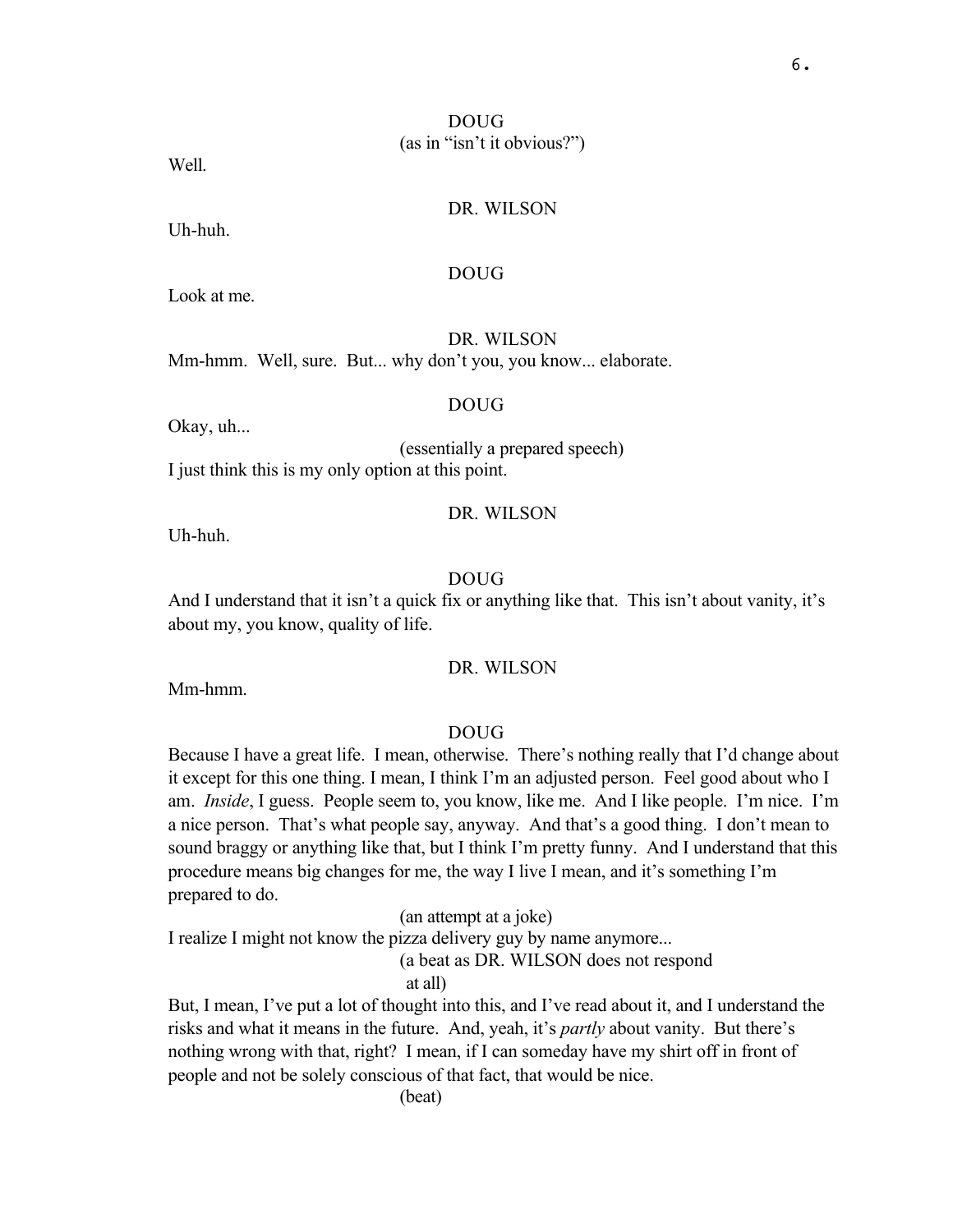Steve. The pizza guy's name is Steve. It's like he's one of my friends or something, we see each other so much. He's a nice kid, but, I don't know. So... yeah... (beat, waiting for DR. WILSON to say something)

Is that... what you were asking?

#### DR. WILSON

Hmm? I was a million miles away, I'm sorry.

#### DOUG

That's okay.

#### DR. WILSON

Can you sit tight for a second?

#### DOUG

Sure.

DR. WILSON leaves the room. DOUG sits in silence for a moment. A long moment. He looks around, perhaps picks something up from the desk and replaces it as DR. WILSON returns with a bag of chips.

#### DR. WILSON

You mind if I munch?

#### DOUG

No.

DR. WILSON I'm trying to quit smoking. Again. Wife's orders.

DOUG

Yeah.

DR. WILSON (offering him the bag)

Chip?

#### DOUG

No, thanks.

DR. WILSON

It's not a test. You can have some chips.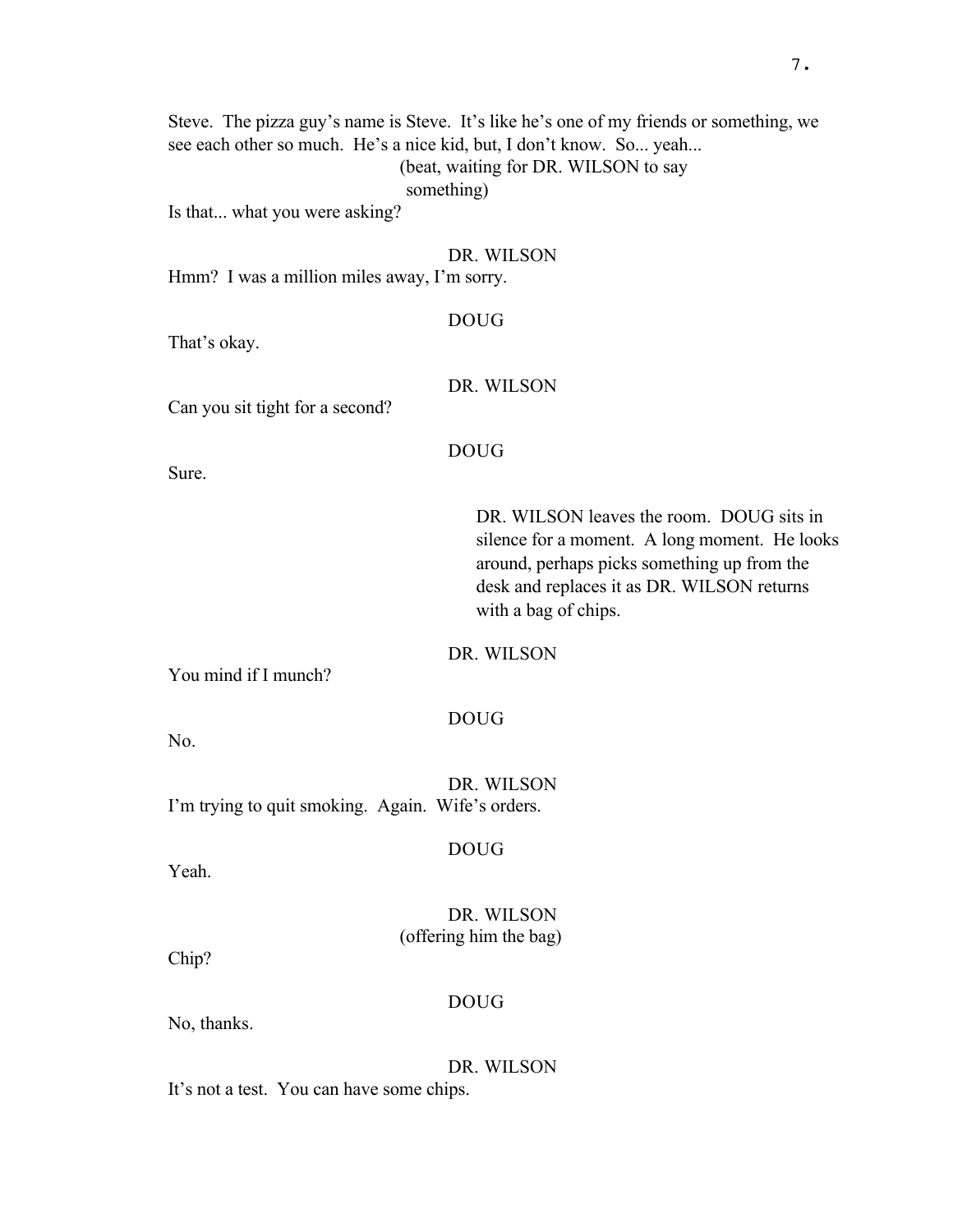|                                         | DOUG eats a chip. They both chew for a<br>moment, DR. WILSON making small talk.                       |
|-----------------------------------------|-------------------------------------------------------------------------------------------------------|
| You married?                            | DR. WILSON (CONT'D)                                                                                   |
| No.                                     | <b>DOUG</b>                                                                                           |
|                                         | DR. WILSON<br>Let me tell ya I love my wife. But I love sucking on those cancer sticks too, you know? |
| Yeah.                                   | <b>DOUG</b>                                                                                           |
| We all got our kinks, right?            | DR. WILSON                                                                                            |
| Sure.                                   | <b>DOUG</b>                                                                                           |
| So what were you saying?                | DR. WILSON                                                                                            |
|                                         | DOUG squirms uncomfortably in his chair.                                                              |
| You asked me to elaborate.              | <b>DOUG</b>                                                                                           |
| Right. About?                           | DR. WILSON                                                                                            |
| Why I want the procedure.               | <b>DOUG</b>                                                                                           |
| Yes. Yes. And what you were saying was? | DR. WILSON                                                                                            |
| Um.                                     | <b>DOUG</b>                                                                                           |
| I wanna be thin.                        | (beat, perhaps a touch of frustration)                                                                |
| Who doesn't?                            | DR. WILSON                                                                                            |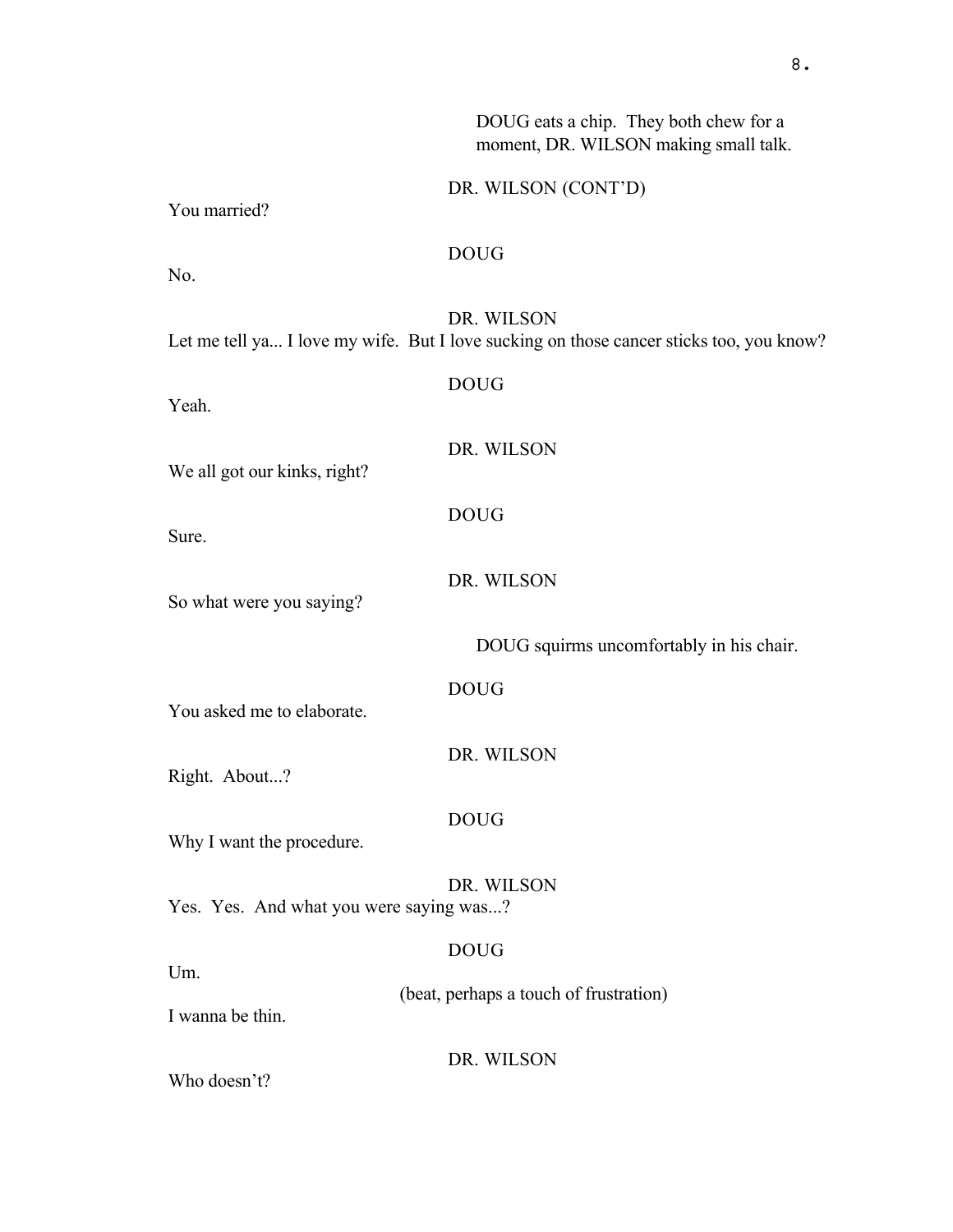DOUG Right. Well, but there are people, aren't there?

People...

# DOUG

DOUG

DR. WILSON

DR. WILSON

Who are okay with being big.

Are there?

Aren't there?

DR. WILSON

No.

# DOUG

Okay.

# DR. WILSON

Least I hope not. Bad for business, you know?

# DOUG

Sure. Well. Here I am.

Beat. DR. WILSON crunches a chip.

# DR. WILSON

You know what, I've got a... a thing... here...

(finds a piece of paper on his desk)

A questionnaire thing that we can use to get us started and keep me on track. How would that be?

# DOUG

Fine.

#### DR. WILSON

(He gets a pen and goes to the questions)

Okay, great... let's see...

Marital status?

DOUG

You just asked me...